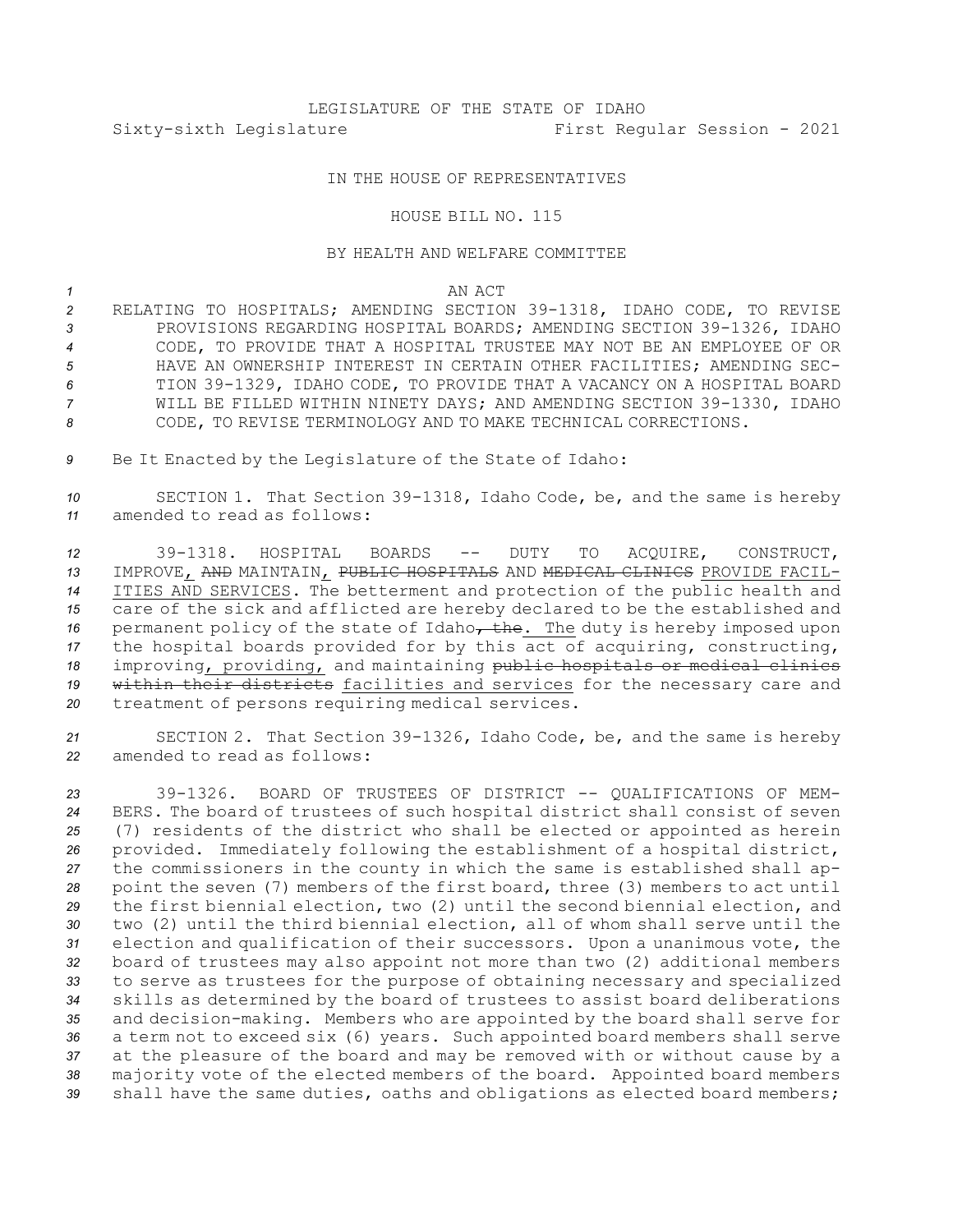*<sup>1</sup>* provided however, that an appointed board member shall not be entitled to *<sup>2</sup>* vote on any decision to levy <sup>a</sup> tax pursuant to this chapter.

 No person shall be qualified to serve as <sup>a</sup> trustee of <sup>a</sup> district orga- nized under the provisions of this chapter unless he or she shall be is <sup>a</sup> res- ident of the hospital district and <sup>a</sup> qualified elector of the state of Idaho. <sup>A</sup> trustee may not be an employee of, or have an ownership interest or invest-ment in, another ambulatory surgery center, hospital, or health system.

*<sup>8</sup>* SECTION 3. That Section 39-1329, Idaho Code, be, and the same is hereby *9* amended to read as follows:

 39-1329. MEETINGS -- QUORUM -- VACANCIES. The board shall meet regu- larly once each month at <sup>a</sup> time and place to be designated by the board. Spe- cial meetings may be held as often as the needs of the district require on notice to each member of the board. <sup>A</sup> majority of the members of the board shall constitute <sup>a</sup> quorum at any meeting. Any vacancy of an elected member on the board shall be filled by the remaining members or member of the board, the appointee to act until the next biennial election, when the vacancy shall be filled by election. If the board shall fail, neglect or refuse to fill 18 any vacancy within thirty (30) ninety (90) days after the same occurs, the board of county commissioners of the county in which said district is situ- ated shall fill such vacancy. In the case of <sup>a</sup> vacancy on the board of an ap- pointed member, <sup>a</sup> majority of the board shall determine whether to fill the vacant position.

*<sup>23</sup>* SECTION 4. That Section 39-1330, Idaho Code, be, and the same is hereby *24* amended to read as follows:

 39-1330. BIENNIAL ELECTION OF BOARD MEMBERS -- TERMS OF OFFICE. On the third Tuesday of May in the next odd-numbered calendar year after the organ- ization of any district, and on the third Tuesday of May every second year thereafter, an election shall be held which shall be known as the biennial election of the district.

 At the first biennial election in any district hereafter organized and each sixth year thereafter there shall be elected by the qualified electors of the district three (3) members of the board to serve for <sup>a</sup> term of six (6) years; at the second biennial election and each sixth year thereafter there shall be elected two (2) members of the board to serve for <sup>a</sup> term of six (6) years; at the third biennial election and each sixth year thereafter there shall be elected two (2) members of the board to serve for terms of six (6) *37* years.

 The county clerk shall provide for holding such elections and shall 39 appoint judges to conduct it them; the county clerk shall give notice of election by publication and shall arrange such other details in connec- tion therewith as the board may direct. The returns of the election shall be certified to and shall be canvassed and declared by the board of county commissioners. The candidate or candidates, according to the number of directors trustees to be elected, receiving the most votes shall be elected. Any new member of the board shall qualify in the same manner as members of the first board qualify.